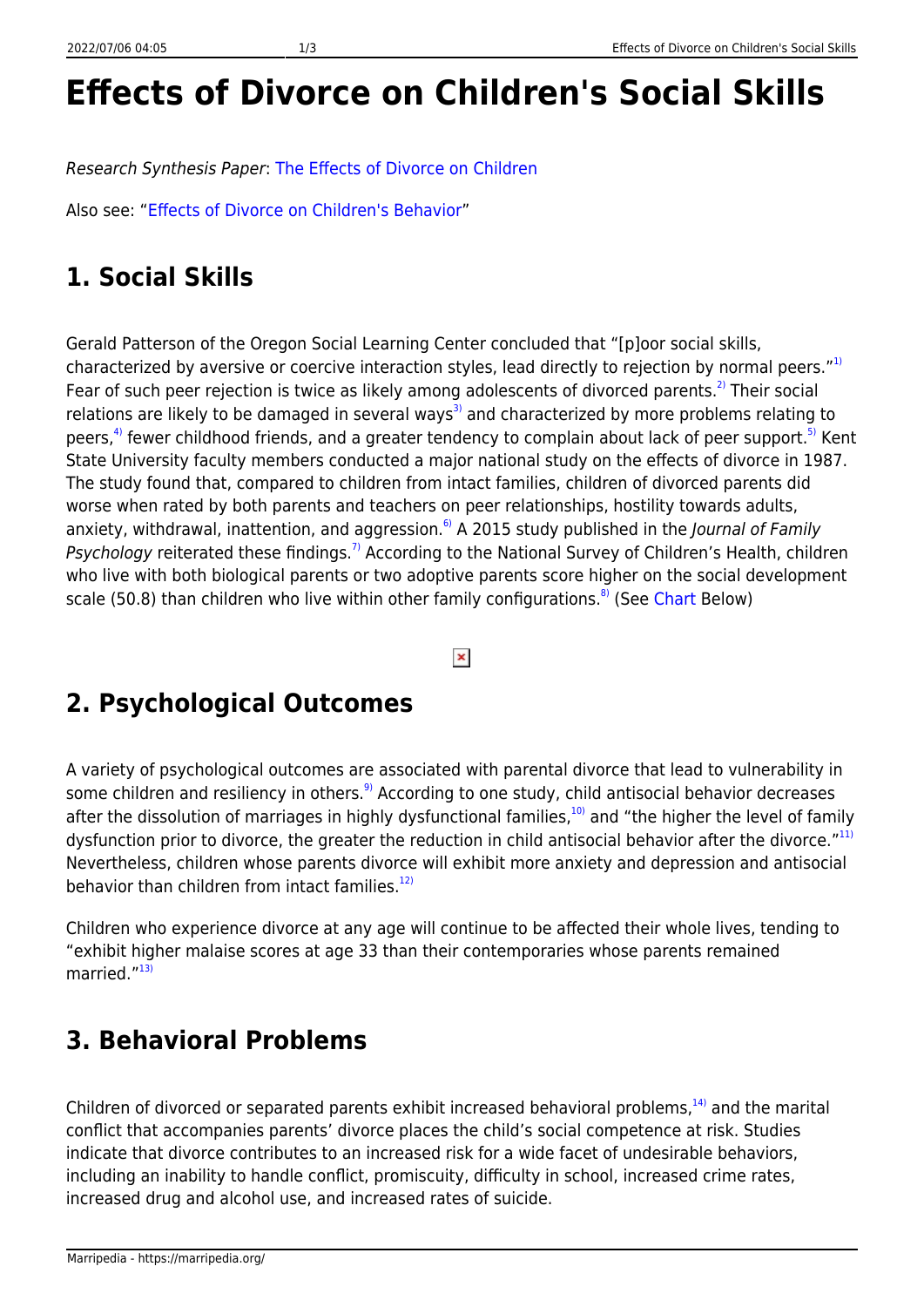John M. Gottman and John T. Parkhurst, "A Developmental Theory of Friendship and Acquaintanceship Processes," Minnesota Symposium on Child Psychology (1978). As cited in Gerald R. Patterson and Thomas J. Dishion, "Contributions of Families and Peers to Delinquency," Criminology 23 (1985): 63–79. [2\)](#page--1-0)

Dorothy Tysse Breen and Margaret Crosbie-Burnett, "Moral Dilemmas of Early Adolescents of Divorced and Intact Families: A Qualitative and Quantitative Analysis," Journal of Early Adolescence 13 (1993) 168-182. [3\)](#page--1-0)

Paul R. Amato, "Children of Divorce in the 1990s: An Update of the Amato and Keith (1991) Meta-Analysis," Journal of Family Psychology 15 (2001): 355-375. [4\)](#page--1-0)

David H. Demo and Alan C. Acock, "The Impact of Divorce on Children," Journal of Marriage and Family 50 (1988): 619-48.

Hyun Sik Kima, "Consequences of Parental Divorce for Child Development," American Sociological Review, vol. 76 no. 3(2011): 506-507. [5\)](#page--1-0)

Sylvie Drapeau and Camil Bouchard, "Support networks and adjustment among 6 to 11 year-olds from maritally disrupted and intact families," Journal of Divorce and Remarriage 19 (1993): 75-97. Daughters of divorced parents, in a University of Michigan study, had significantly greater difficulty in having and keeping friends and were more frequently depressed while at college. See Kristen M. McCabe, "Sex Differences in the Long-term Effects of Divorce on Children: Depression and Heterosexual Relationship Difficulties in the Young Adult Years," Journal of Divorce and Remarriage 27 (1997): 123-134.

Green, Julii M., and Alan R. King, "Domestic Violence and Parental Divorce as Predictors of Best Friendship Qualities Among College Students," Journal Of Divorce & Remarriage 50, no. 2 (February 2009): 100, 110, 113. [6\)](#page--1-0)

John Guidubaldi, Joseph D. Perry and Bonnie K. Nastasi, "Growing Up in a Divorced Family: Initial and Long-term Perspectives on Children's Adjustment," Applied Social Psychology Annual 7 (1987): 202-237.

[7\)](#page--1-0)

[1\)](#page--1-0)

Weaver, Jennifer M., and Thomas J. Schofield, "Mediation and moderation of divorce effects on children's behavior problems," Journal of Family Psychology 29, no. 1 (2015): 39, 43. [8\)](#page--1-0)

Nicholas Zill, "Children's Positive Social Development and Family Structure," Mapping America Project available at<http://downloads.frc.org/EF/EF09G09.pdf> [9\)](#page--1-0) , [10\)](#page--1-0) , [12\)](#page--1-0)

Lisa Strohschein, "Parental Divorce and Child Mental Health Trajectories," Journal of Marriage and Family 67 (2005): 1286.

[11\)](#page--1-0)

Lisa Strohschein, "Parental Divorce and Child Mental Health Trajectories," Journal of Marriage and Family 67 (2005): 1297. [13\)](#page--1-0)

Frank F. Furstenberg and Kathleen E. Kiernan, "Delayed Parental Divorce: How Much Do Children Benefit?" Journal of Marriage and Family 63 (2001): 452. [14\)](#page--1-0)

Donna Ruane Morrison and Mary Jo Coiro, "Parental Conflict and Marital Disruption: Do Children Benefit When High-Conflict Marriages Are Dissolved?" Journal of Marriage and the Family 61 (1999): 626.

Weaver, Jennifer M., and Thomas J. Schofield, "Mediation and moderation of divorce effects on